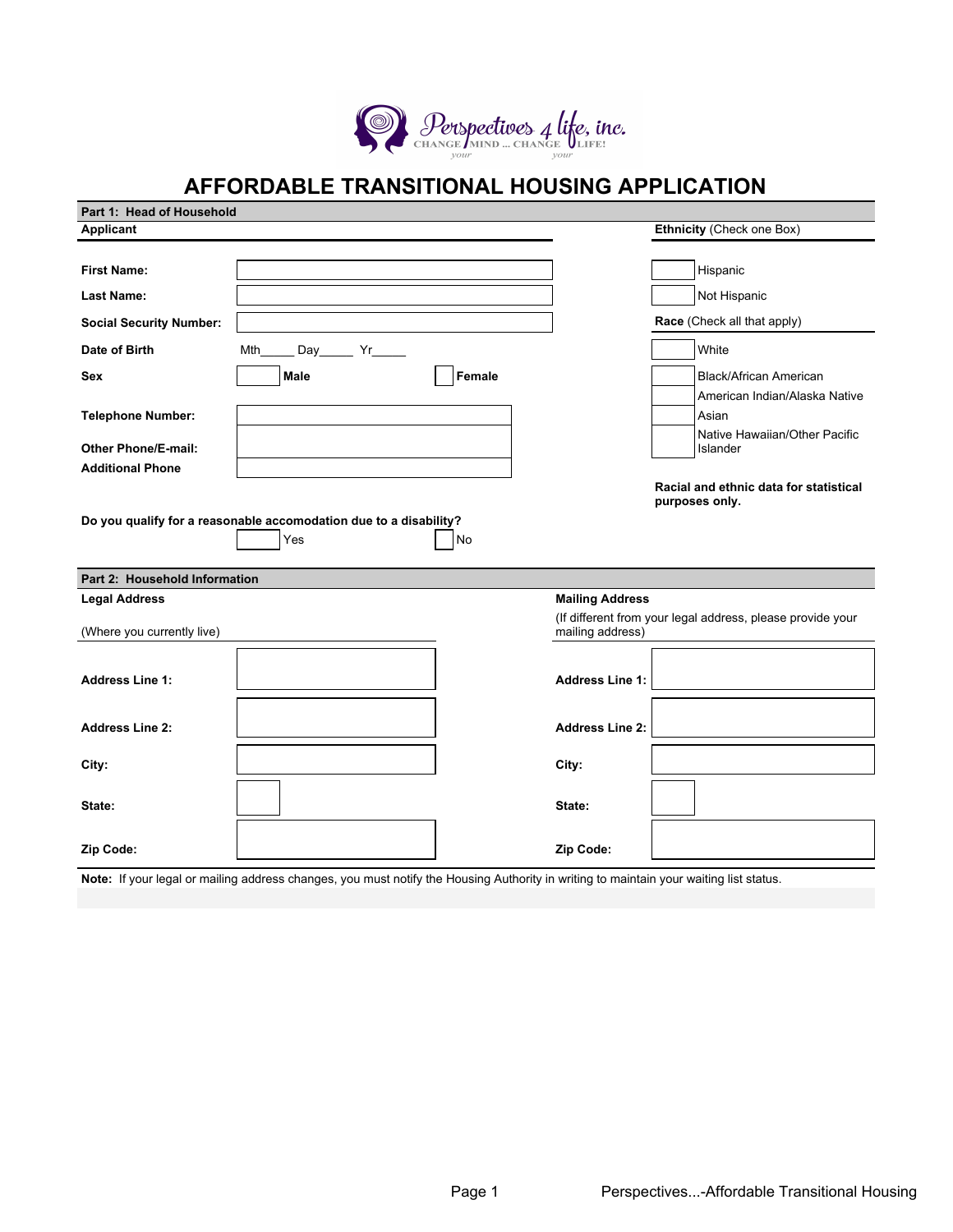### **Household Members**

List information for adults first, then children under age 18. Use "F" or "M" to indicate sex. If a household member qualifies for a reasonable accomodation due to a disability select "Y", if not, select "N". List relationship of each person to the Head of Household.

| *First Name                                                                                                                                                                                                     |  | *Last Name  | *Social<br><b>Security</b><br><b>Number</b> | <b>*Date</b><br>of<br>Birth | $*$ Sex | *Disabled |  | *Relationship                                                          |
|-----------------------------------------------------------------------------------------------------------------------------------------------------------------------------------------------------------------|--|-------------|---------------------------------------------|-----------------------------|---------|-----------|--|------------------------------------------------------------------------|
| Sample                                                                                                                                                                                                          |  | Application | 999-99-999 /01/197                          |                             | M       | N         |  | (i.e., head, spouse, full-time<br>student 18+, Other youth under<br>18 |
| For all additional household members entered here, all fields are required EXCEPT the Social Security number. Please leave the Social Security<br>number field bland if your household member doesn't have one. |  |             |                                             |                             |         |           |  |                                                                        |
|                                                                                                                                                                                                                 |  |             |                                             |                             |         |           |  |                                                                        |
|                                                                                                                                                                                                                 |  |             |                                             |                             |         |           |  |                                                                        |
|                                                                                                                                                                                                                 |  |             |                                             |                             |         |           |  |                                                                        |
|                                                                                                                                                                                                                 |  |             |                                             |                             |         |           |  |                                                                        |
|                                                                                                                                                                                                                 |  |             |                                             |                             |         |           |  |                                                                        |
|                                                                                                                                                                                                                 |  |             |                                             |                             |         |           |  |                                                                        |
|                                                                                                                                                                                                                 |  |             |                                             |                             |         |           |  |                                                                        |

## **Part 3: Family Income and Assets**

List total gross income (before taxes) and payments received by each family member age 18 or older for wages, military pay, pensions, social security, SSI, welfare, child support, unemployment, business, profession, or any other source. Include payments made to family members age 18 or older on behalf of family members under age 18.

| <b>Household member First</b><br>Name |          | <b>Gross Income</b>        | How<br>Often                  | If Income is from Wages, List Name and Address of Employer |
|---------------------------------------|----------|----------------------------|-------------------------------|------------------------------------------------------------|
| Sample                                |          | \$ 1,250.00                | (i.e.,<br>monthly,<br>weekly, | Sample Taco, 1234 Address, Detroit, MI                     |
|                                       | \$<br>\$ |                            |                               |                                                            |
|                                       | \$       |                            |                               |                                                            |
|                                       | \$<br>\$ |                            |                               |                                                            |
|                                       |          |                            |                               | <b>Income Received from</b>                                |
| <b>Type of Asset</b>                  |          | <b>Cash Value of Asset</b> |                               | Asset                                                      |
| <b>Checking Accounts</b>              | \$       |                            | \$                            |                                                            |
| Savings Accounts                      | \$       |                            | \$                            |                                                            |
| Stocks, Bonds, CDs, Investm           | \$       |                            | \$                            |                                                            |
| <b>Real Estate</b>                    | \$       |                            | \$                            |                                                            |
| Other                                 | \$       |                            | \$                            |                                                            |
|                                       |          |                            |                               |                                                            |

**Part 4: Eligibility and Preferences**